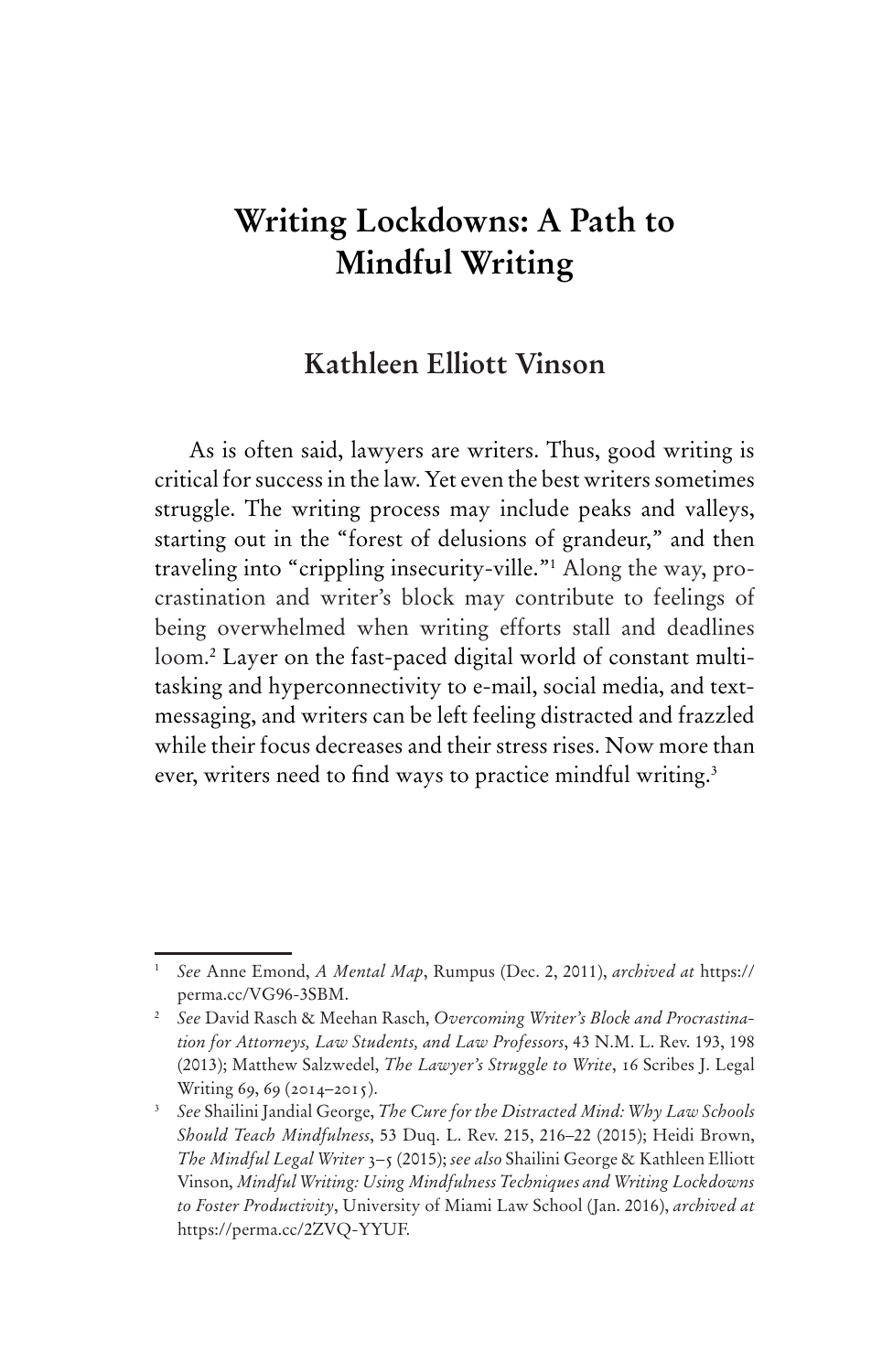Mindful writing means focusing on the task at hand, not dwelling on past writing projects or worrying about future ones.<sup>4</sup> It may seem simple enough, but it isn't easy.<sup>5</sup> Being a mindful writer, focused on the present, is a skill that can be learned with practice, and it pays big dividends in the legal profession.6

#### **Writing Lockdowns**

A writing lockdown is a practical way for lawyers to integrate mindful writing into their busy workdays.7 Every legal writer, whether in academia or law practice, can benefit from one. A writing lockdown is simply a block of quiet, relaxing time spent with other writers, devoted to writing. It allows a writer to quiet the mind and inner writing critic.8 It might last an entire day or just a morning or afternoon.9 To encourage calmness and productivity, a writing lockdown is silent. Distractions are min-

<sup>4</sup> *See* George, *The Cure for the Distracted Mind* at 220–22; Brown, *The Mindful Legal Writer* at 5; Ann Sinsheimer et al., *Legal Writing: A Contemporary Approach* 209–12 (2014).

<sup>5</sup> *See* Chris McAliley, *Mindfulness on the Bench*, 90 Fla. B.J. 24, 24 (2016) (noting that courtrooms can be hectic and distracting places, and that judges can benefit from practicing mindfulness).

<sup>6</sup> *See* Sinsheimer et al., *Legal Writing* at 209–12; Scott Rogers, *Mindfulness in Law and the Importance of Practice*, 90 Fla. B.J. 11, 13–14 (2016) (discussing benefits of mindfulness to lawyers and judges and its role in society).

<sup>7</sup> *See* George & Vinson, *Mindful Writing*.

<sup>8</sup> *See* Linda Edwards, *The Perfect Time Is Now: Getting Started and Finding Support for Your Scholarship*, webinar hosted by the Legal Writing Institute Scholarship Development and Outreach Committee (Dec. 2015), http://mediaserv.law.du.edu /mp4video/ruan/Legal-Writing-Institute-Scholarship-Webinar-12-10-2015.htm (discussing the inner critic in a writer's mind).

<sup>9</sup> *See* Kelly Stone, *Writing Schedules That Work if You Work 'Em*, Suffolk University, *archived at* https://perma.cc/4D53-X5VM (acknowledging that some writers like to write in the morning and others are more productive at night).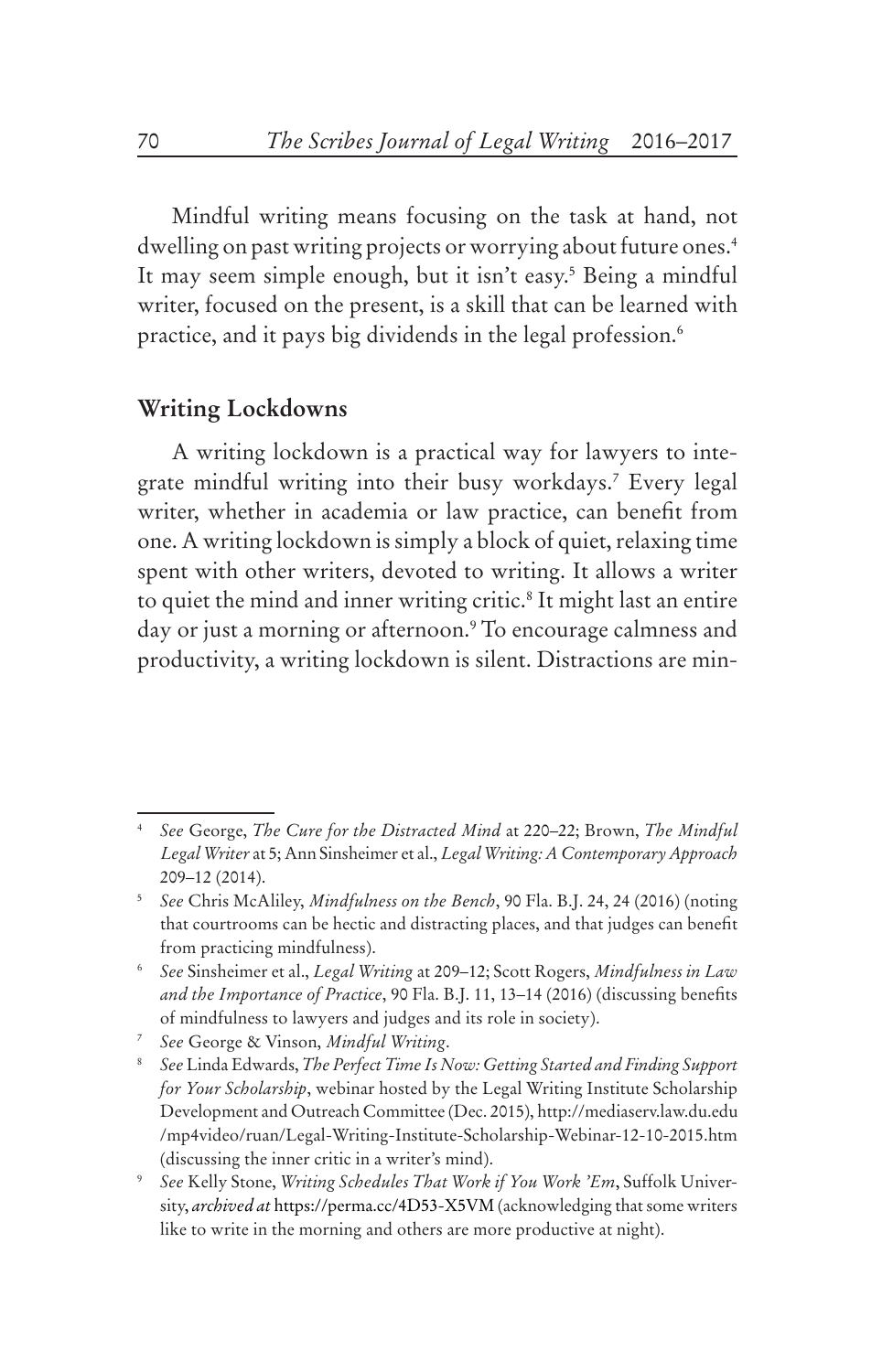imized by shutting off phones and blocking Internet access.<sup>10</sup> There is no e-mail checking or Internet surfing  $-$  just writing. And with 87% of professionals reporting that their workdays are fraught with interruptions, making even five-minute blocks of concentration a rarity,<sup>11</sup> the value of sustained, uninterrupted writing sessions is undeniable. Studies show that a multitasking brain is a fatigued brain and that interruptions undermine clear thinking.12

So despite the word *lockdown*'s ominous connotations, in this context it signifies a productive, supportive environment though some may still prefer "writer's retreat," "writer's block," "quiet writing zone," or "dedicated on-campus writing day."<sup>13</sup> Whatever you call it, a writing lockdown offers an oasis for the harried mind.

Writing lockdowns are not meant to encourage bingewriting, but rather to promote the good habit of writing with focus in a supportive environment.<sup>14</sup> Nor are writing lockdowns meant to be writing classes or seminars. Writing is not reviewed, critiqued, or shared with others. Each participant focuses on his or her own writing. Writers bring their own laptops, pens, paper, and other materials. Each writer is expected to be self-sufficient.

<sup>10</sup> *See* Sandra Bond Chapman, *Make Your Brain Smarter* 62–63 (2013) (reporting that 87% of professionals are interrupted more than 80% of their day, making it challenging to spend even five minutes deeply contemplating their work; thus, constant interruptions deprive people of clear thinking).

<sup>11</sup> *Id*.

<sup>12</sup> *Id.*

<sup>&</sup>lt;sup>13</sup> See posting of Mary Algero and Susan Liemer to Legal Writing Institute listserv (Sept. 22–23, 2016) (on file with author).

<sup>14</sup> *See Should Schools Sponsor All-Night Writing Events?*, Legal Skills Prof Blog (Feb. 25, 2016), *archived at* https://perma.cc/CT2R-9BR5 (exploring difference of opinion whether university all-night writing events encourage binge-writing or promote healthy habits).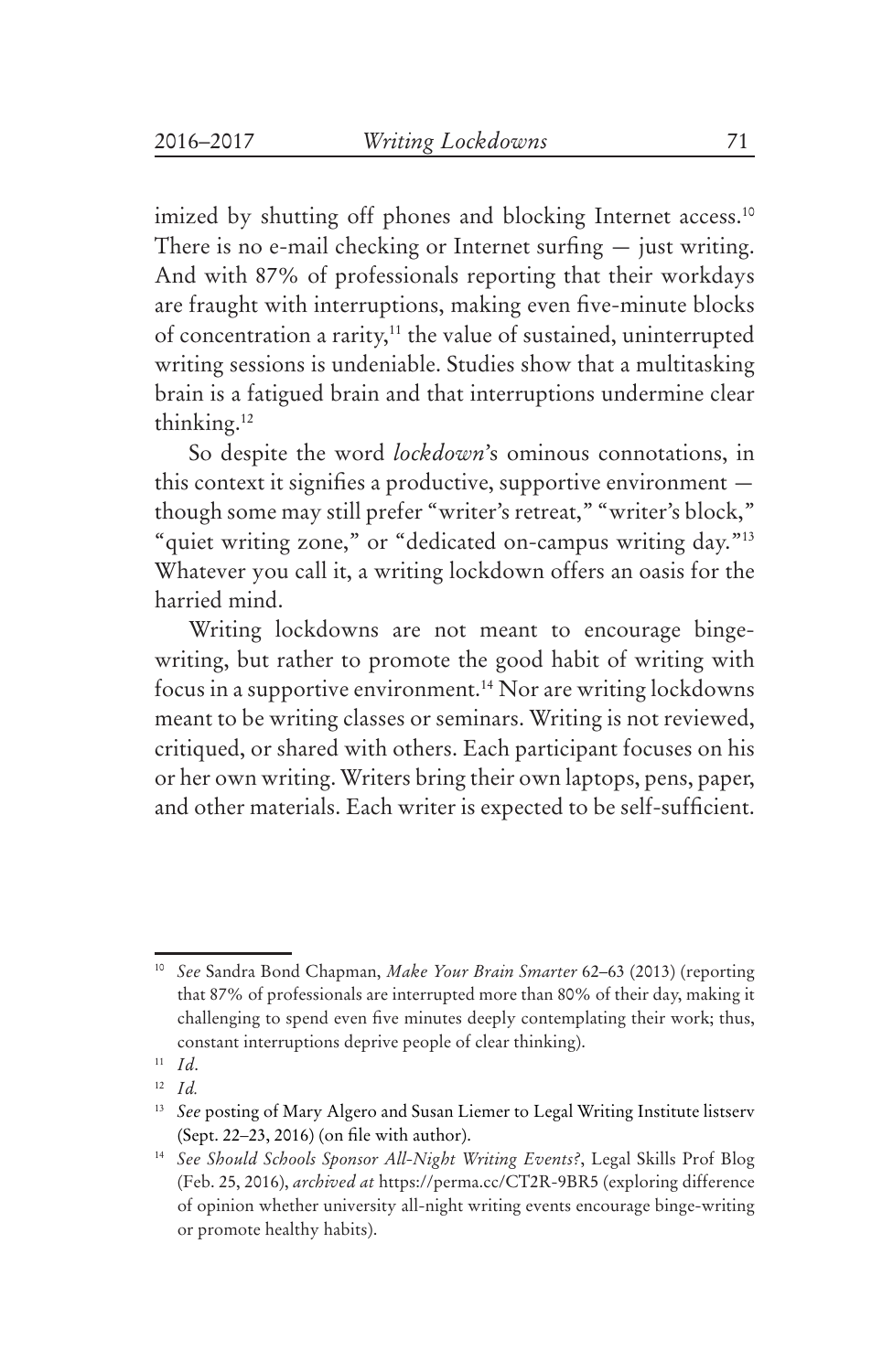#### **The Benefits**

Practicing mindful writing through writing lockdowns has many benefits. It helps manage workloads and anxiety while increasing efficiency and productivity.<sup>15</sup> It may even help writers enhance their joy of writing and professional satisfaction.<sup>16</sup> While writing can be lonely, with the writer toiling away in isolation, writing is not solitary in a lockdown. Writing lockdowns harness the power of the group and a sense of community. By observing other writers being productive and focused, participants get inspiration, peace of mind, and support. In addition to the energy and encouragement that comes from this group dynamic, a writing lockdown increases accountability. Like going to a gym, writing in a lockdown may help writers accomplish more than they'd accomplish on their own.

# **Setting Goals**

Before a lockdown, writers should determine what to tackle, depending on the lockdown's duration and their stage in the writing process. Writers should arrive with a specific goal written down; then, at the beginning of the lockdown, writers can set their intention to accomplish that goal. This helps writers avoid distracting thoughts that might slow progress.17 If a writer's mind wanders, a simple glance at the written goal can restore proper focus.18 To regain focus, writers can jot down distracting thoughts and set them aside.19 Those notes might be seeds for

<sup>15</sup> *See* George, *The Cure for the Distracted Mind* at 222–36.

<sup>16</sup> *See* Rasch & Rasch, *Overcoming Writer's Block* at 230–31.

<sup>17</sup> *See* Rhonda V. Magee, *Martin Luther King Jr. Offers Insight into "Justice for All*,*"* A.B.A. J. (Mar. 1, 2016), *archived at* https://perma.cc/MB5B-PJQG (describing the use of meditation exercises at the start of lockdowns to quiet the mind and enhance concentration, and the advantages of proper posture and breathing).

<sup>18</sup> *See id*.; Sinsheimer et al., *Legal Writing* at 212.

<sup>19</sup> *See* Magee, *Martin Luther King Jr. Offers Insight into "Justice for All"*; Sinsheimer et al., *Legal Writing* at 211–12.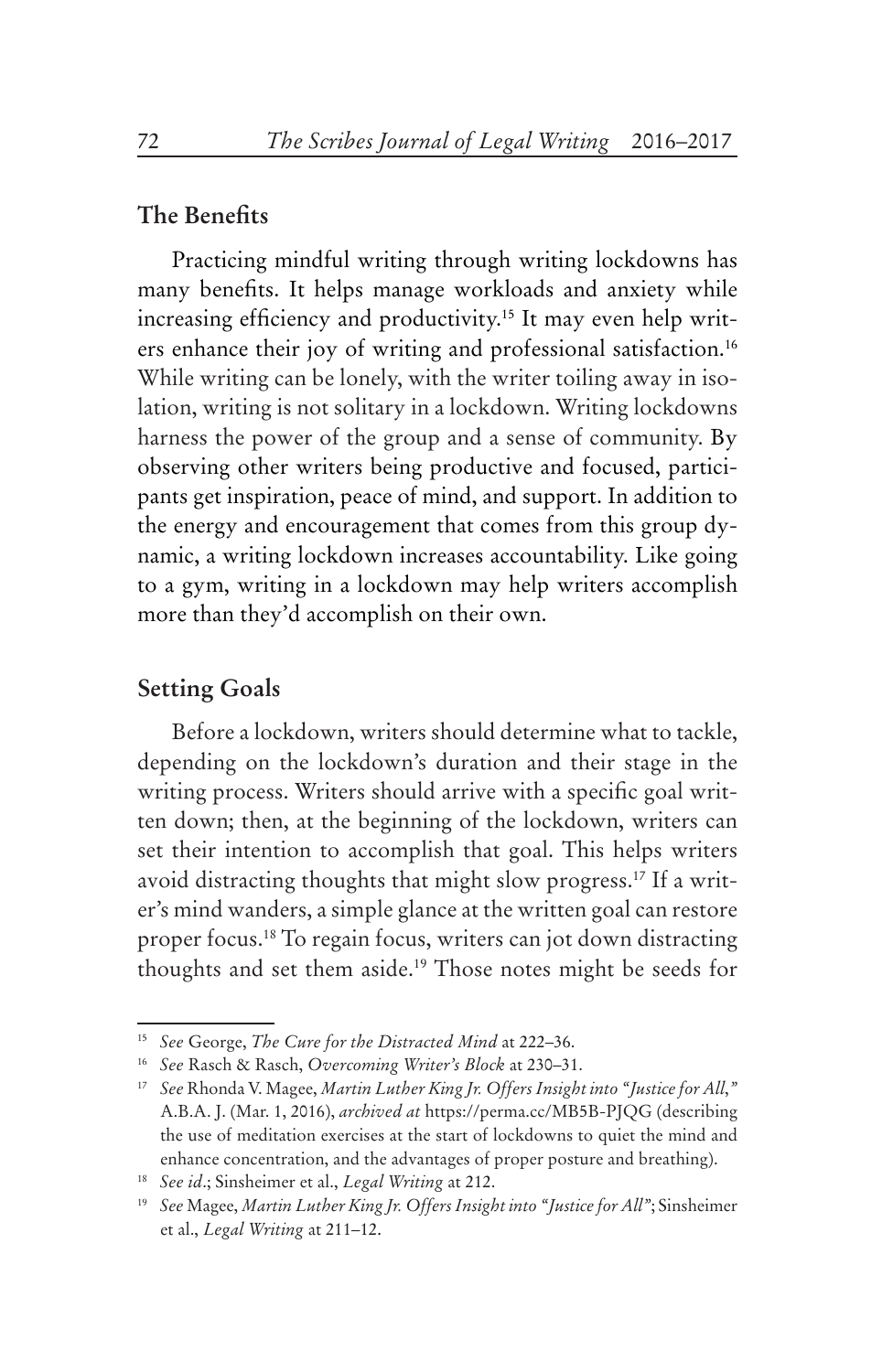future writing projects, but setting them aside helps writers stay on task.

To avoid feeling overwhelmed or frustrated, writers should set realistic, concrete goals.<sup>20</sup> For instance, no lawyer could realistically expect to write an entire appellate brief during a single lockdown. Instead, the lawyer could break that project down into manageable tasks or pieces.<sup>21</sup> A small piece may take only 15 or 30 minutes to write, while a larger piece may take 90 minutes or longer.22 A realistic, concrete goal might be to write a set (and reasonable) number of words, pages, or sections.23 At the end of the lockdown, writers should reflect on whether they accomplished their goal and the reasons why. This self-reflection may help them be more focused and efficient in the future.

# **Logistics: When, Where, How, and for Whom**

Writing lockdowns can be held anytime. All that is needed is space and time — the writers provide the words. Lockdowns should be held in comfortable, relaxed environments, such as a quiet conference room, where writers can gather around a large table in an area where they do not normally work. The change of scenery may give writers a new perspective and fresh ideas.

Writers in every walk of the legal profession can organize and benefit from — lockdowns.

<sup>20</sup> *See* Katie Linder, *Setting Effective Writing Goals Workshop*, Excellence in Teaching & Scholarly Matters, volume 6, issue 1 (2014) (on file with Suffolk University Law School); Moira Allen, *Setting Effective Writing Goals*, Writing-World (2001), *archived at* https://perma.cc/QB7Q-ZL25 (discussing how writing "goals should meet three criteria: [t]hey should be measurable, meaningful, and attainable").

<sup>21</sup> Katie Linder, Suffolk University Center for Teaching Excellence, *Beginning Steps and Productivity Tips* (Oct. 2012) (on file with author); *see also* Linder, *Setting Effective Writing Goals Workshop*; Allen, *Setting Effective Writing Goals Workshop*.

<sup>22</sup> Linder, *Beginning Steps and Productivity Tips*.

<sup>23</sup> Linder, *Setting Effective Writing Goals Workshop*.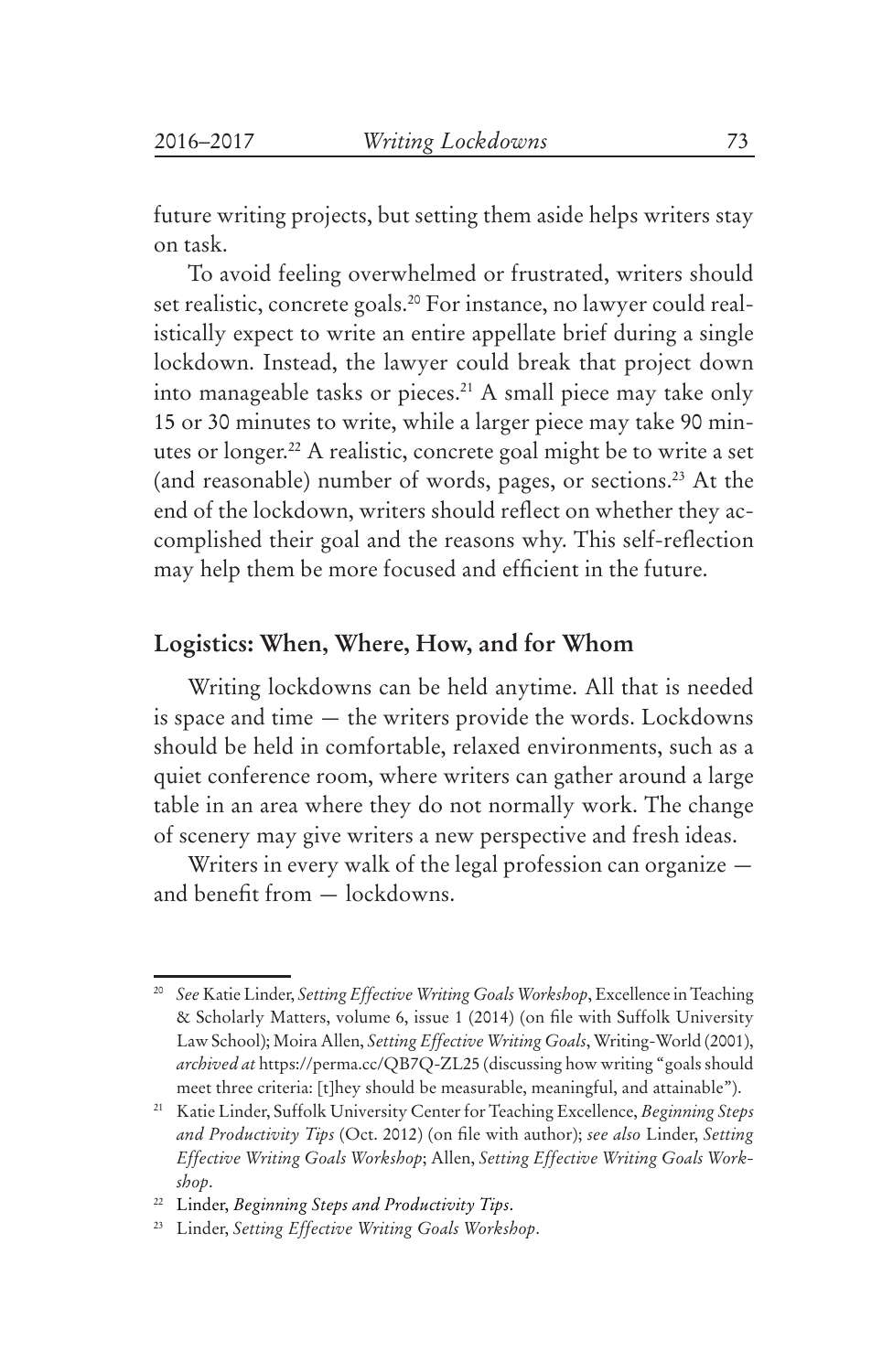#### *Law Students and Faculty*

Several law schools have held writing lockdowns, including Drake, Loyola–New Orleans, Suffolk, Touro, University of Missouri–Kansas City, and Widener. Law school is a good place and time to foster mindful writing and productivity among students: at the outset of their legal careers, when the pressure and competition begin.24

Law schools can host writing lockdowns for law students, faculty, or both. The possibilities are almost endless. A lockdown can be optional or mandatory. Participants can be invited for just a morning, just an afternoon, or a whole day. For an optional lockdown, writers are free to come and go, and they may decide to participate in some or all of the lockdown.

Generally, lockdowns are held outside class. But they can also be held during class. They can be held midsemester, once a month, once a week, or anytime writing deadlines approach. Scheduling lockdowns well ahead of assignment due dates signals to students that they should be writing and not procrastinating.

A faculty member, administrator, or student can organize a student-only lockdown by reserving a date and location for students to write in a quiet environment. Students can sign up ahead of time, or a lockdown could be structured so that interested students just show up and write. Students who attend can silently work on papers, outlines, or other writing tasks.

Having a faculty member or administrator organizing and attending the lockdown reinforces the importance of prioritizing and planning writing. The presence of a faculty member may also make students feel more accountable. Having a dean give

<sup>24</sup> *See* Sinsheimer et al., *Legal Writing* at 210 (noting approvingly that "those teaching, practicing and learning about the law are beginning [to] recognize the value of mindfulness training"); Judge Alan S. Gold, *The Art of Being Mindful in the Legal World: A Challenge of Our Times*, 90 Fla. B.J. 17, 23 (2016) (highlighting law schools like University of Miami as good models for introducing mindfulness into the curriculum).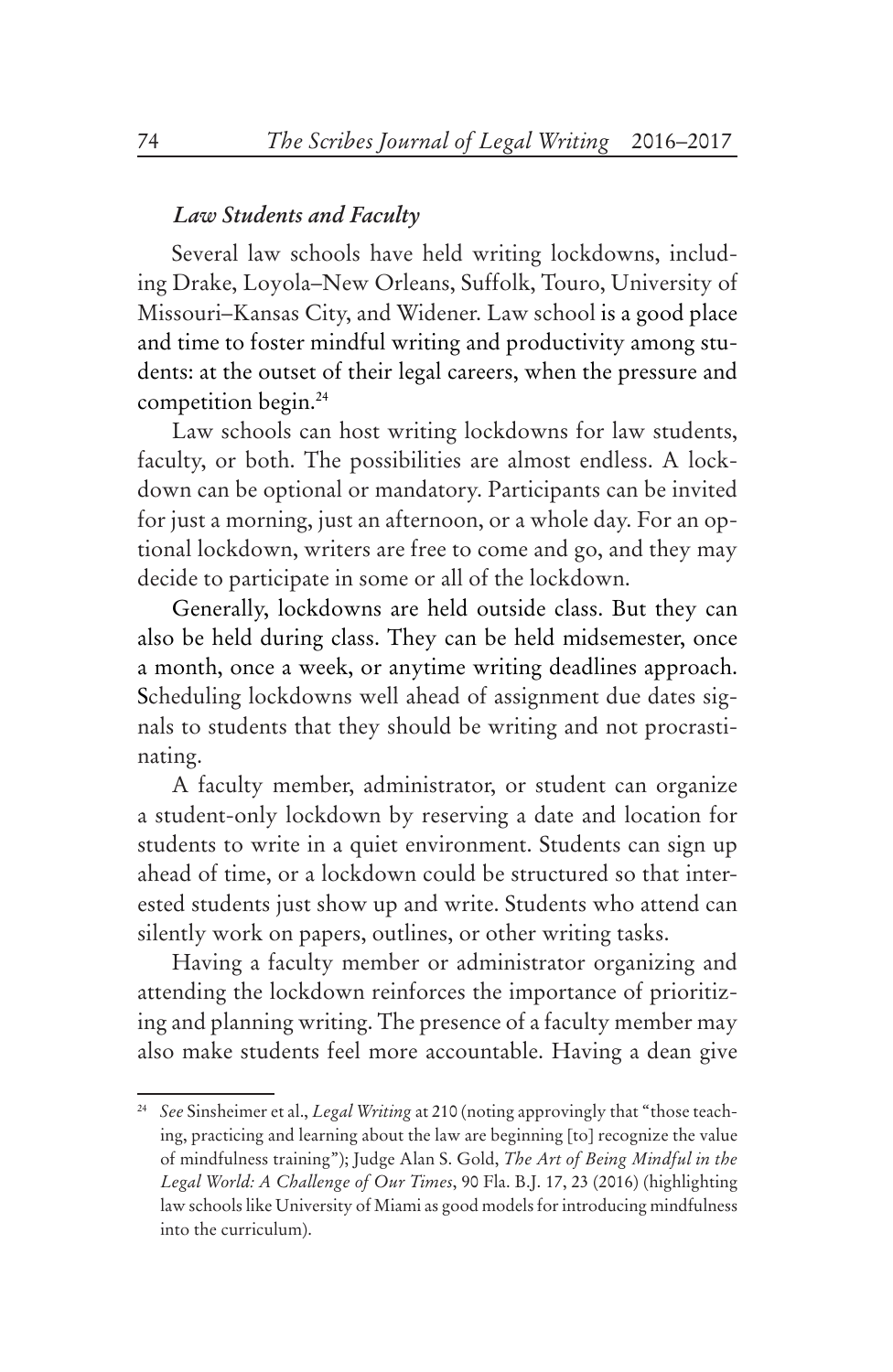students welcoming remarks at the outset can signal to students how much the school values scholarship. By writing with other students and faculty members, students find that their productivity and peace of mind increase. Students can use the tools and techniques they learned in the writing lockdown to take responsibility for their writing.

Faculty-only lockdowns are a great opportunity to foster productivity among professors and a sense of scholarly community at a university. Faculty from a specific department, discipline, or area of law can meet, or faculty from different disciplines across the university might participate. Faculty from different schools might even come together for a writing lockdown, such as faculty from schools within the same state or region.

Faculty and students can also participate in joint faculty/student lockdowns. Students may be inspired and comforted to see that faculty must dedicate time and focus to complete their own scholarship. A joint writing lockdown can also help break down barriers between faculty and students.

#### *Practicing Lawyers*

The need for lockdowns may be greater for practicing lawyers than for law-school students and faculty.<sup>25</sup> The pressures and time demands are heightened in practice.<sup>26</sup> Juggling compet-

<sup>25</sup> *See* Ann Sinsheimer & David J. Herring, *Lawyers at Work: A Study of Reading, Writing, and Communication Practices of Legal Professionals*, 21 J. Legal Writing 1, 44, 60 (forthcoming), http://ssrn.com/abstract=2747512 (discussing how associates have to find time to write without interruptions).

<sup>26</sup> *See* Sinsheimer et al., *Legal Writing* at 209–10 (stating that substance abuse, depression, and unmanageable stress have been recognized as being prevalent in the legal profession).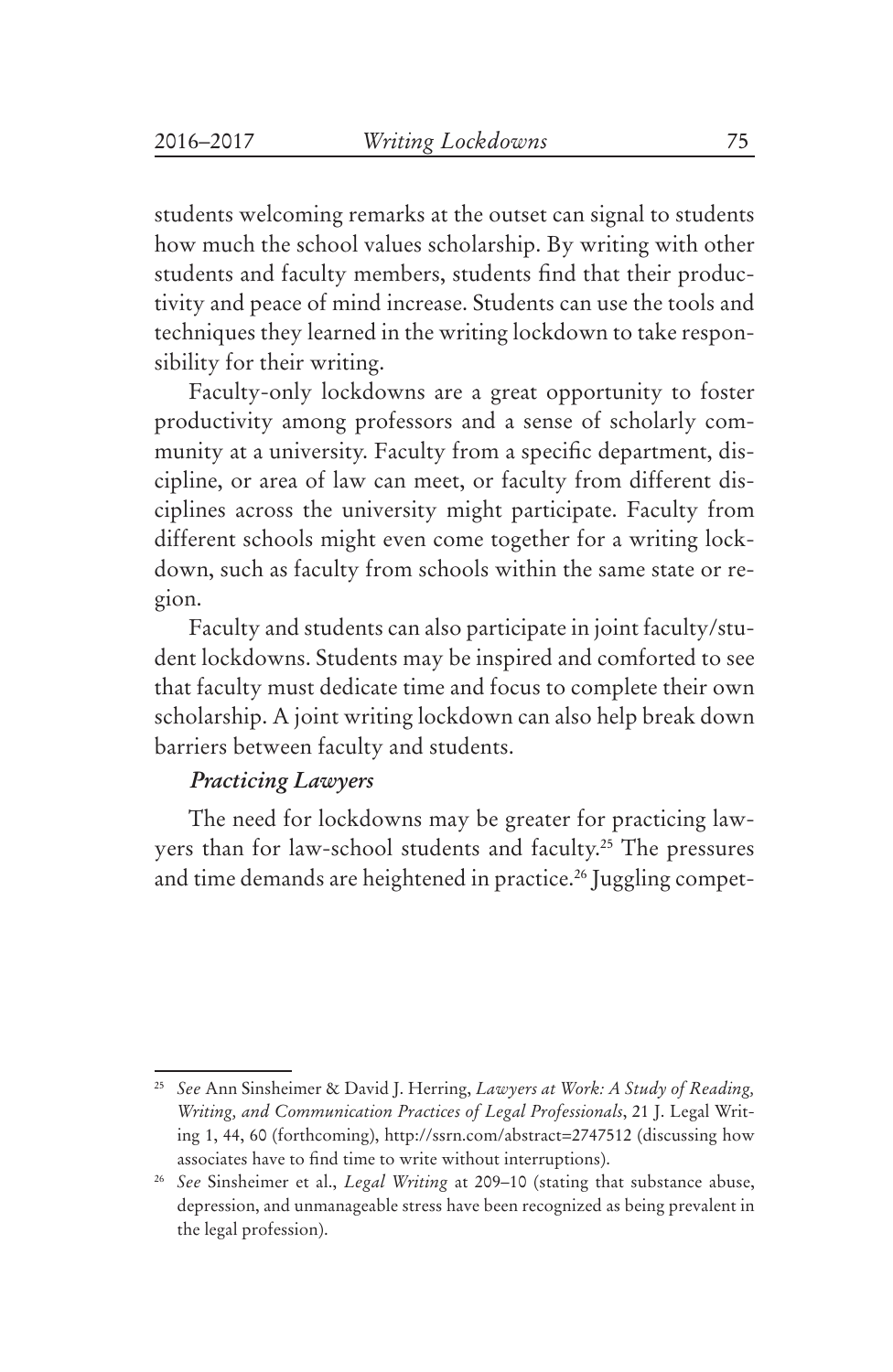ing priorities, client demands, and strict deadlines may interfere with successful writing and lead to stress and burnout.<sup>27</sup>

Practicing lawyers may think that they have no time for writing lockdowns. Perhaps the best response to this concern comes from attorney Paul Singerman, who often remarks, "If you think you don't have five minutes to spare to practice mindfulness, you need to practice for ten."28 At least one major Florida law firm agrees and has offered mindfulness training courses similar to the training that Google offers its employees; this practice is also growing among Fortune 500 companies.<sup>29</sup> Writing lockdowns in a law office can increase productivity, reduce stress, and help lawyers become mindful writers.<sup>30</sup> Lawyers might commit to meeting once a week, once a month, or as needed, perhaps on a day when their local courts don't usually hold motion hearings.

Sometimes the intensity, size, or whirlwind nature of a case may necessitate a writing lockdown. One high-profile example was the 2000 Bush–Gore presidential litigation.<sup>31</sup> Barry Richards, a lawyer for the Bush campaign, recounted his team's approach to brief-writing in the Florida state cases: "The Bush campaign enlisted a dozen bright young lawyers from around

<sup>27</sup> *See* Leonard L. Riskin, *Awareness and the Legal Profession: An Introduction to the Mindful Lawyer Symposium*, 61 J. Legal Educ. 634, 635–38 (discussing mindfulness in the law and its value to law students and lawyers); Gold, 90 Fla. B.J. at 23 (noting that CLE programs on mindfulness are offered to members of the legal community).

<sup>28</sup> *See* Rogers, 90 Fla. B.J. at 13; Gold, 90 Fla. B.J. at 23 (describing how a major Florida law firm, Berger Singerman, underwent a seven-week mindfulness training course similar to one offered to Google employees).

<sup>29</sup> *See* Gold, 90 Fla. B.J. at 20, 23 (pointing out that Fortune 500 companies are offering mindfulness training and how the legal profession could similarly benefit from it).

<sup>30</sup> *See id.* at 20; Paul Steve Singerman, *The Return of Investment from My Study and Practice of Mindfulness*, 90 Fla. B.J. 26, 26 (2016) (recommending that those skeptical of mindfulness should take note that the U.S. military offers mindfulness training).

<sup>31</sup> *See* Barry Richard, *Litigating History*, 28 Litigation 8, 10 (Fall 2001).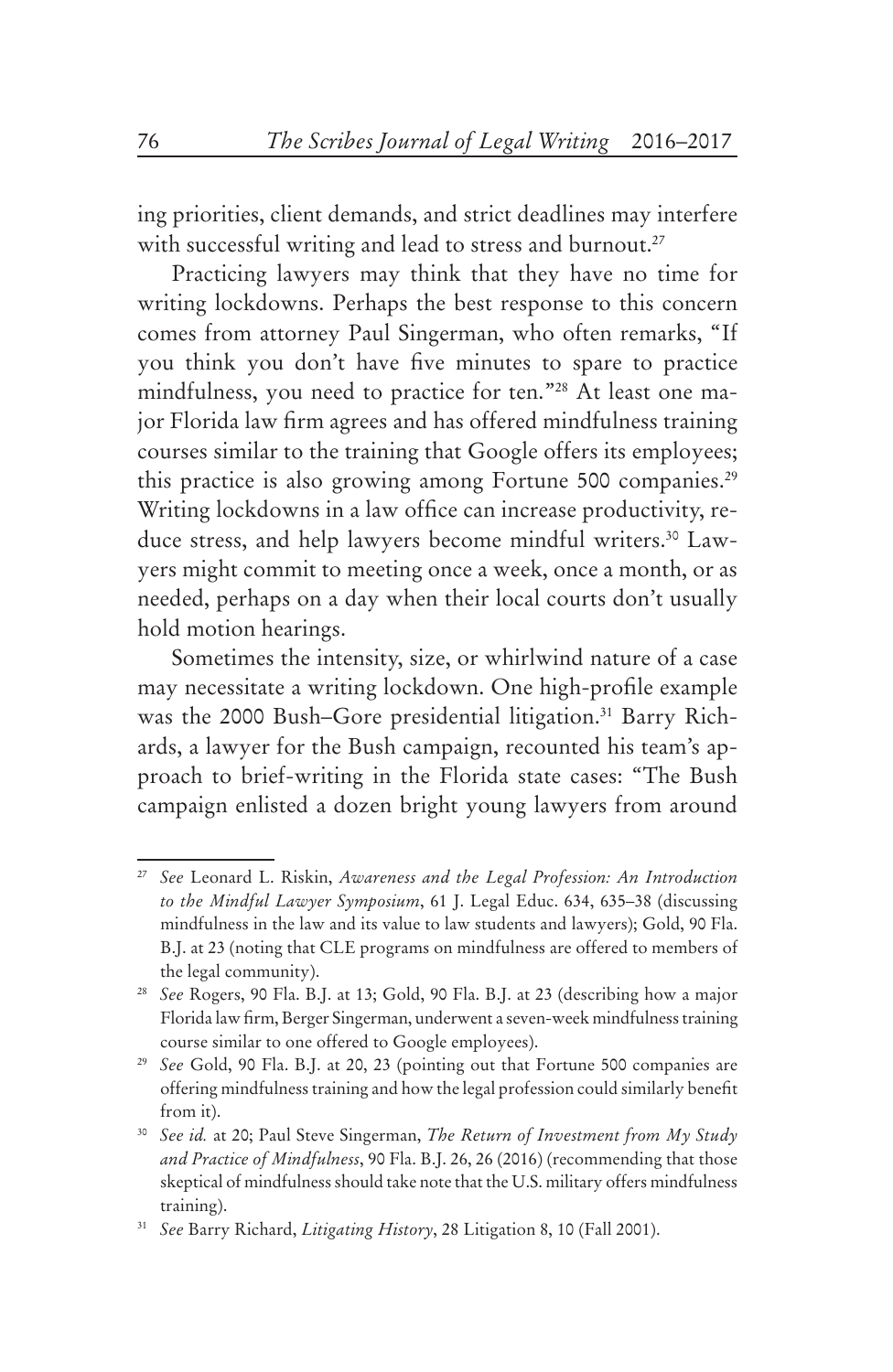the country to assist with brief writing. The briefing team was headquartered in a conference room at the Florida Republican Party headquarters and worked 24 hours a day."32

Lawyers who stretch beyond practice-oriented documents can also benefit from writing lockdowns. For example, lawyers who write bar-journal articles or continuing-legaleducation materials can hold writing lockdowns with likeminded practitioners outside work, away from the office's inevitable distractions. They might meet once per month, on a weekend morning, or for an extended lunch hour. Lawyers are ready for a lockdown when that article they're working on remains halfway done and keeps falling to the bottom of their to-do list.

# *Judges and Judicial Clerks*

Writing lockdowns also have potential value for judges and law clerks, who face similar challenges from stress and competing demands.33 Their jobs require a steady stream of opinions, orders, bench memos, and other documents — and all while juggling heavy dockets. Yet many judges and clerks are active writers beyond the docket. Judges or clerks in the same courthouse or city can schedule a writing lockdown for those projects. And judicial conferences can offer writing lockdowns for judges who attend the conference.<sup>34</sup>

#### **Conclusion**

The legal profession can be stressful. The pressure to write well, often in the face of rapid-fire deadlines, can ratchet up the

<sup>32</sup> *Id.*

<sup>33</sup> *See* Rogers, 90 Fla. B.J. at 12 (noting that mindfulness is being practiced in the courtroom); Gold, 90 Fla. B.J. at 16 (hypothesizing that lawyers and judges practicing mindfulness can help alleviate the lack of civility and professionalism in the legal profession); McAliley, 90 Fla. B.J. at 24–25 (explaining benefits of mindfulness for judges).

<sup>&</sup>lt;sup>34</sup> Gold, 90 Fla. B.J. at 23 (explaining that lawyers and judges interested in mindfulness are invited to attend regular meetings on the mindful practice of law).